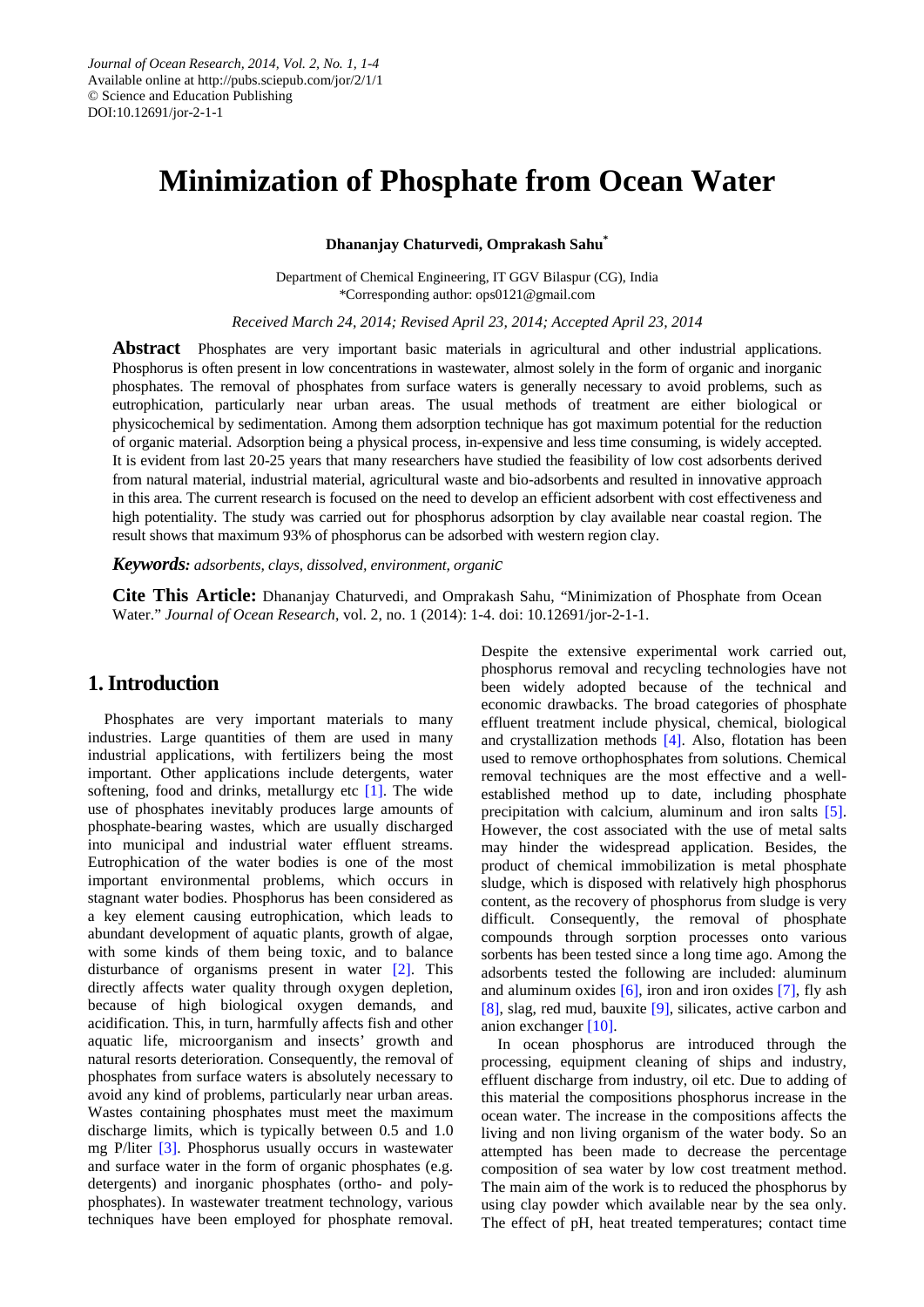and dose on the percentage of adsorption are examined. Scanning electron micrograph for surface and x-ray diffraction for the compositions has been also studied.

## **2. Material and Methods**

#### **2.1. Materials**

Synethic water was produced in labotary and preserved at 20°C until used. Artificial orthophosphate solutions were used throughout the adsorption tests. Initially, a stock solution of 100 ppm in orthophosphates was prepared by dissolving a certain amount of chemically pure  $K_2HPO_4·3H_2O$  in distilled water. An aliquot of the stock solution was mixed with a certain volume of water so that a phosphate solution prepared at the desired experimental concentration. Distilled water was used throughout all the tests. Although distilled water was of very low hardness, fresh phosphate solutions were daily prepared to avoid possible precipitation of phosphate species. NaOH and HCl solutions 5% v/v were used as pH regulators.

Clay, picked up by hand sorting from a quarry, was used as adsorbent in the tests. Clay was collected from three different coastal region; northern region (C1), southern region (C2), and western region (C3). The physicochemical parameters of clays are mention in [Table](#page-1-0)  [1.](#page-1-0) The initial sample was crushed in a jaw crusher and wet ground in a porcelain mill with porcelain grinding media to avoid iron contamination. The milling product was wet sieved and the fraction 0.2 mm was used for the adsorption tests, with 45% of the particles' size being less than 0.075 mm. The particle size of clay used for zetapotential measurements was 5 μm.

| Table 1. Composition of clays powder |  |  |  |  |
|--------------------------------------|--|--|--|--|
|--------------------------------------|--|--|--|--|

<span id="page-1-0"></span>

| S. No          | Components                       | Northern region clay $(C1)$ | Southern region clay (C2) | Western region clay $(C3)$ |
|----------------|----------------------------------|-----------------------------|---------------------------|----------------------------|
|                | Silica $(SiO2)$                  | 47.4                        | 46.2                      | 40.18                      |
| $\overline{c}$ | Alumina $(AIO3)$                 | 33.2                        | 38.2                      | 22.63                      |
| 3              | Titania $(TiO2)$                 | 0.62                        | 0.06                      | 0.7                        |
| $\overline{4}$ | Ferric Oxide $(Fe2O3)$           | 2.79                        | 0.94                      | 20                         |
| 5              | Lime $(CaO)$                     | 0.7                         | 0.08                      | 1.33                       |
| 6              | Magnesia (MgO)                   | 0.3                         | 0.15                      | 0.8                        |
| $\mathcal{L}$  | Potash $(K_2O)$                  | 1.3                         | 0.37                      | 0.95                       |
| 8              | Soda $(Na2O)$                    | 0.2                         | 0.05                      | $ -$                       |
| $\mathbf Q$    | Phosphorus penta oxide $(P_2OS)$ | < 0.02                      | 0.04                      | 0.01                       |
| 10             | Manganic Oxide $(MnO2)$          | 0.1                         | 0.03                      | 0.2                        |
| 11             | Barium Oxide (BaO)               | 0.2                         | 0.01                      | 0.02                       |
| 12             | Strontium (Sro)                  | 0.25                        | 0.01                      | 0.01                       |
| 13             | Loss on Ignition (LOI)           | 12.1                        | 13.8                      | 11.39                      |

## **2.2. Method**

A defined volume of the phosphate stock solution, with a concentration 100 ppm in  $\overline{PO_4}^3$ , was diluted to the experimental concentration by adding distilled water of very low hardness. The pH of the solution was then adjusted to the desired value and a defined amount of adsorbent was added. The mixture was stirred at 150 RPM for a defined period, using a stirrer with a potentiometer to regulate the stirring speed. After a certain period of stirring, pH was recorded and filtering process was applied to separate solid from liquid.

#### **2.3. Instrumentation and Analysis**

A pH-conductivity meter was employed. The pH was measured with the same meter using pH glass electrode. The phosphorus determine by APHA [\[11\].](#page-3-10)

## **3. Result and Discussion:**

#### **3.1. Effect of pH**

The effect of pH was carried out at heat treated clay at 400°C, dose 4 gm and contact time 3 h, which is represented in [Figure 1](#page-1-1) It was found that adsorption increase with increase in pH. Maximum 78% of phosphorus adsorption shows by C3 at pH 6, C2 72% at pH 8 and C1 60% at pH 6 respectively. Several reasons may be attributed to adsorption behavior of the adsorbent relative to solution pH. The electrostatic attraction as well as the organic properties of the clays and structure of molecules could play important roles in adsorption. At pH=2, there is high electrostatic attraction existing between the positively charged surfaces of the adsorbent and the negatively charged anionic molecules. A negatively charged site on the adsorbent does not favor the adsorption of anionic phosphorus molecules due to the electrostatic repulsion. The adsorption of these anionic charged groups onto the adsorbent surface is primarily influenced by the surface functional groups on the adsorbent, which in turn is influenced by the solution pH [\[12\].](#page-3-11)

<span id="page-1-1"></span>

**Figure 1.** Effect of pH on percentage adsorption of phosphorus

#### **3.2. Effect of Heat Treated Temperature**

The effect of heat treated clay was carried out at optimum pH, dose 4 gm and contact time 3 h for all three clays, which graphically represent in [Figure 2.](#page-2-0) It was observed that at 600°C of the heating temperature the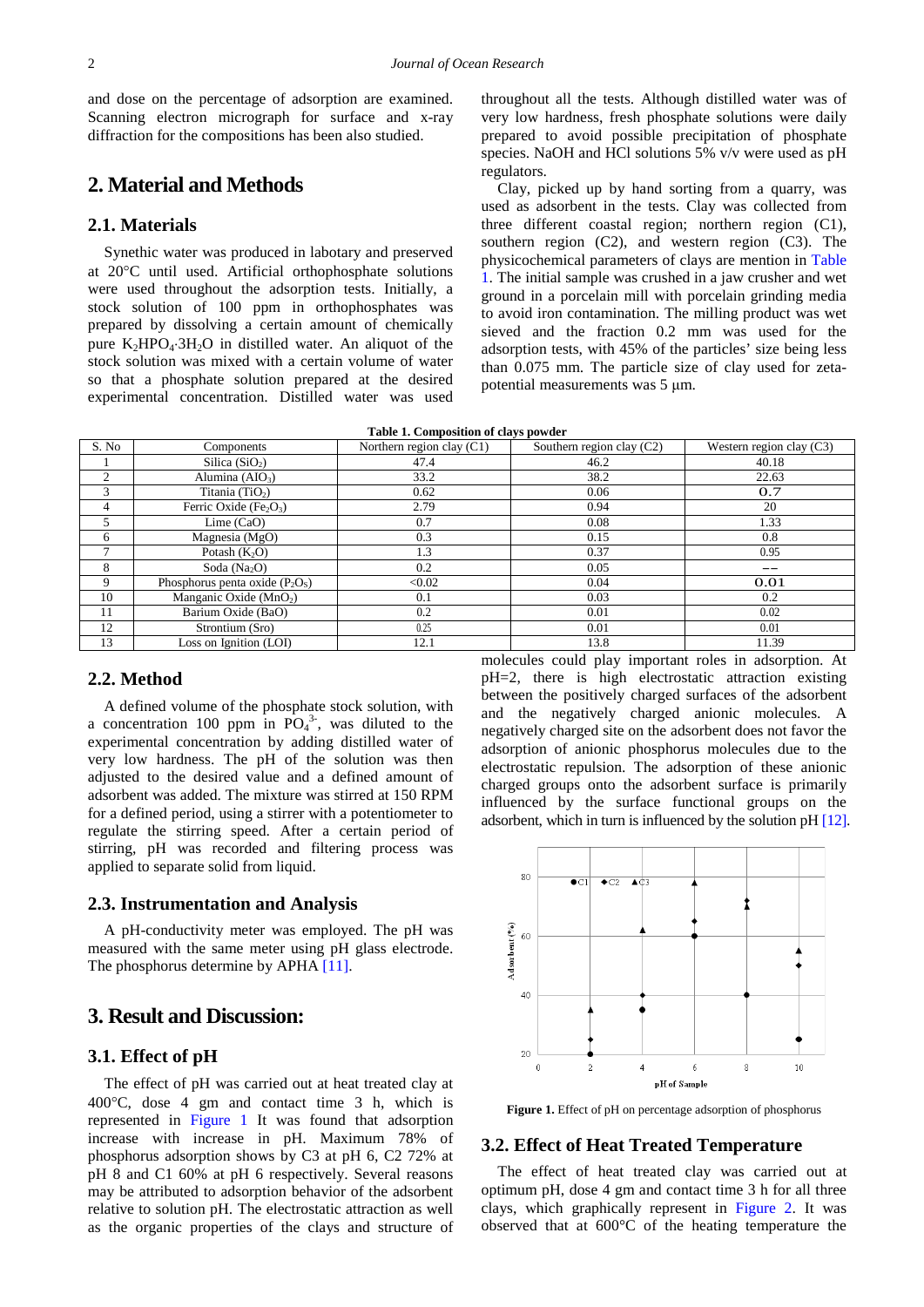clays show better efficiency. Further increase in the temperature 600°C on ward shows poor performance. Maximum percentages of phosphorus adsorption show 68% C1, 77% C2 and 85% C3 respectively. It is reported that aluminium oxides are converted to  $\gamma$ -Al<sub>2</sub>O<sub>3</sub> upon heating of clay minerals up to 600°C, and then contribute to improved adsorption characteristics. The decline in adsorption capacity above 600°C can be attributed to the gradual conversion of aluminium oxide into  $a$ -Ah $0<sub>3</sub>$  and iron oxides to magnetite's form of oxides that show little tendency to adsorb fluoride [\[13\].](#page-3-12)

<span id="page-2-0"></span>

**Figure 2.** Effect of heat treated temperature on percentage adsorption of phosphorus

## **3.3. Effect of Contact Time**

The effect of contact time was carried out at optimum pH, 600°C of heat treated clay and 4 gm of mass loading, which is shown in [Figure 3.](#page-2-1) The experiment results show that percentage of adsorption was increases with increase in contact time. Maximum percentage of phosphorus adsorption 78%, 84% and 88% by clays C1, C2 and C3 shown at 5 h contact time. The experimental results clearly indicate that the optimum time to attain the equilibrium for this reaction is 5 h. The study of the distribution of the phosphorus between the adsorbent and the phosphorus solution at equilibrium is important to assess the adsorption capacity of the adsorbent for the dye stuff [\[14\].](#page-3-13) The results revealed that increase in contact time increases the dye uptake and remains constant after an equilibrium time for all the studied.

<span id="page-2-1"></span>

**Figure 3.** Effect of contact time on percentage adsorption of phosphorus

#### **3.4. Effect of dose**

The effect of dose was carried out at optimum pH, heat treated temperature 600°C, and contact time 5 h, which

presented in [Figure 4.](#page-2-2) The experimental result shows that percentage of phosphorus increase with increase with dosing. The maximum percentage of phosphorus adsorption 87%, 90% and 93% shown by C1, C2 and C3 at 6 gm of dosing. It is apparent that by increasing the adsorbent dose the percentage of pollution reduction increases, but adsorption density, the amount adsorbed per unit mass, decreases. It is readily understood that the number of available adsorption sites increases by increasing the adsorbent dose and it therefore results in an increase in the percentage of adsorbed. The decrease in adsorption density with an increase in the adsorbent dose is mainly because of unsaturation of adsorption sites through the adsorption process. Another reason may be the inter-particle interaction, such as aggregation, resulting from high adsorbent dose. Such aggregation would lead to a decrease in the total surface area of the adsorbent and on an increase in diffusional path lengt[h \[15\].](#page-3-14) 

<span id="page-2-2"></span>

**Figure 4.** Effect of dosing on percentage adsorption of phosphorus

#### **3.5. Effect of Particle Size**

The effect of particle size was carried out at optimum pH, heat treated temperature 600°C, contact time 5 h and dose 6 gm, which can be studied through scanning electron micrograph. The scanning electron micrograph is presented in [Figure 5](#page-2-3) (a) to (c). In [Figure 4](#page-2-2) (a) clay seen to be well arranged pattern the form of structure, which is responsible for the better efficiency. Similarly in the [Figure 5](#page-2-3) (b) and (c) the pattern are clearer and well arrange. It is important to note that larger particles with spherical surfaces, present higher external mass transfer. In this case, higher phosphorus adsorption from these particles is attributed to mass transport inside the sorbent particles [\[16\].](#page-3-15) At the same time as the particle size decreases the surface area for adsorption increases which in turn contribute to high adsorption at fine particle size. Optimum particle size can be obtained if precise contributions of mass transport and surface diffusion are ascertained [\[17\].](#page-3-16)

<span id="page-2-3"></span>

**Figure 5.** Effect of particle size on percentage adsorption of phosphorus